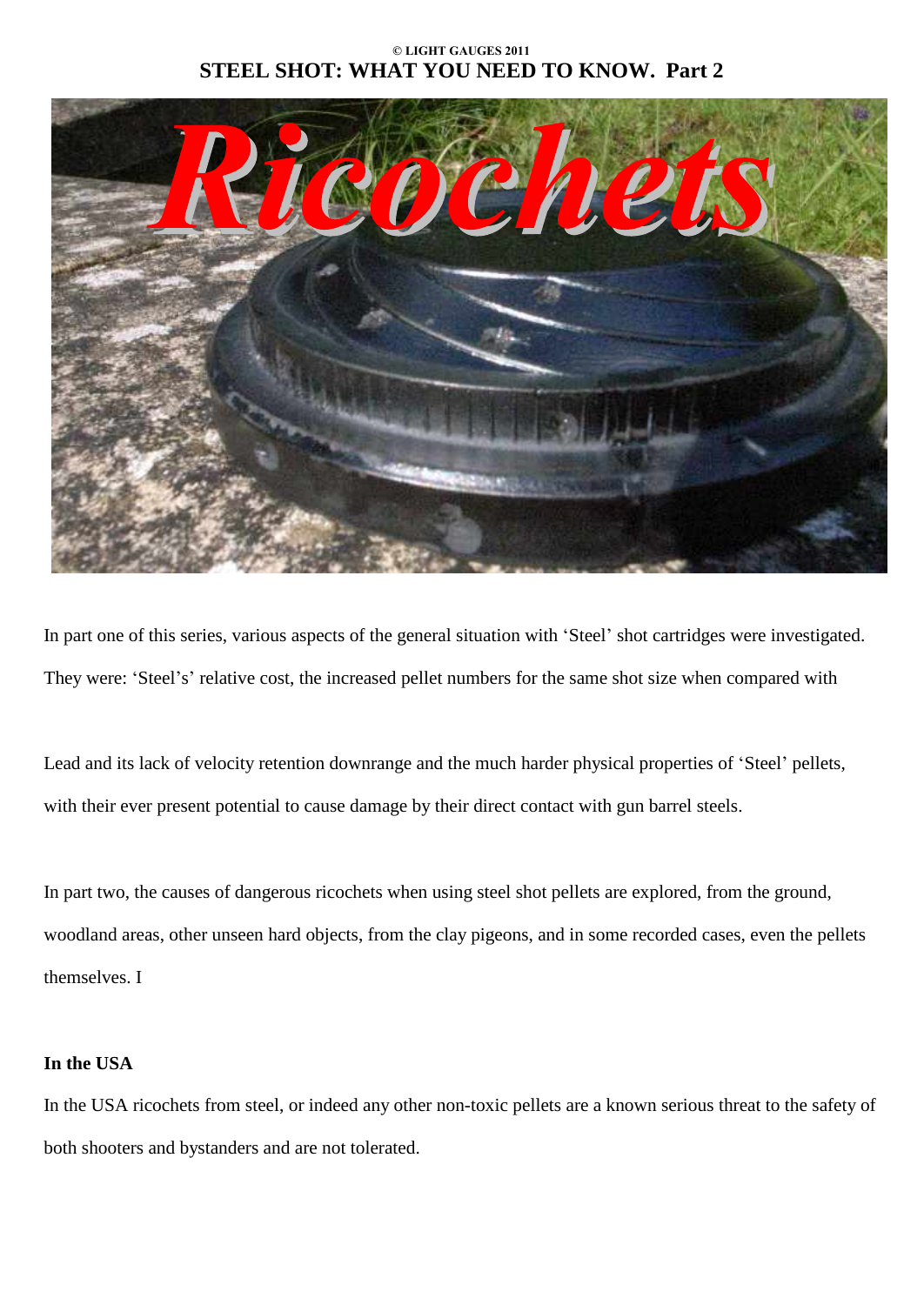An example of this no nonsense stance on the ricochet issue, is that taken by the ATA in the USA, as the latest

2011 issue of their rule book clearly states:

'Any gun club allowing shot materials other than lead, shall be required to cover or shield all hard **surfaces on trap fields which are known, or reasonably believed, to cause pellet ricochet with material which will prevent the shot pellets from rebounding and/or ricochetingí**

#### **An early lesson**

Many clay shooters of a certain age will remember having fired one of the old-fashioned low powered 'BB' repeating air guns (they fired a steel round ball of 4.5mm diameter) \*.

\*(These were the USA 'air rifle' 'BB' pellet size of .175inch (4.5mm) diameter and were completely different to the much larger diameter modern plastic 6mm 'BB's that are now used in the so called air-soft guns, which are not usually airguns at all in the mechanical sense).

Unfortunately it became immediately apparent that if they were fired at anything remotely hard, such as a piece of wood or sometimes even the rim of a piece of previously broken clay pigeon, the steel balls would ricochet, sometimes directly back towards their point of origin.

This painful lesson was very quickly learned and such situations were carefully avoided. Even at only a modest 150 feet per second, ricocheting steel BB pellets could break the skin, draw blood, or cause a serious eye injury.

Most of these airguns also shot lead pellets as single shots and lead round balls, neither of which had anything like the same ricocheting tendencies of the steel varieties.

The 'Steel' BB pellets were cheaper than the Lead ones, but potentially far more hazardous.

Steel' shotgun pellets although smaller in size, have much higher velocities than these old style airguns, so the potential for a hazardous ricochet from the ground, tree or any other relatively hard surface is very real indeed.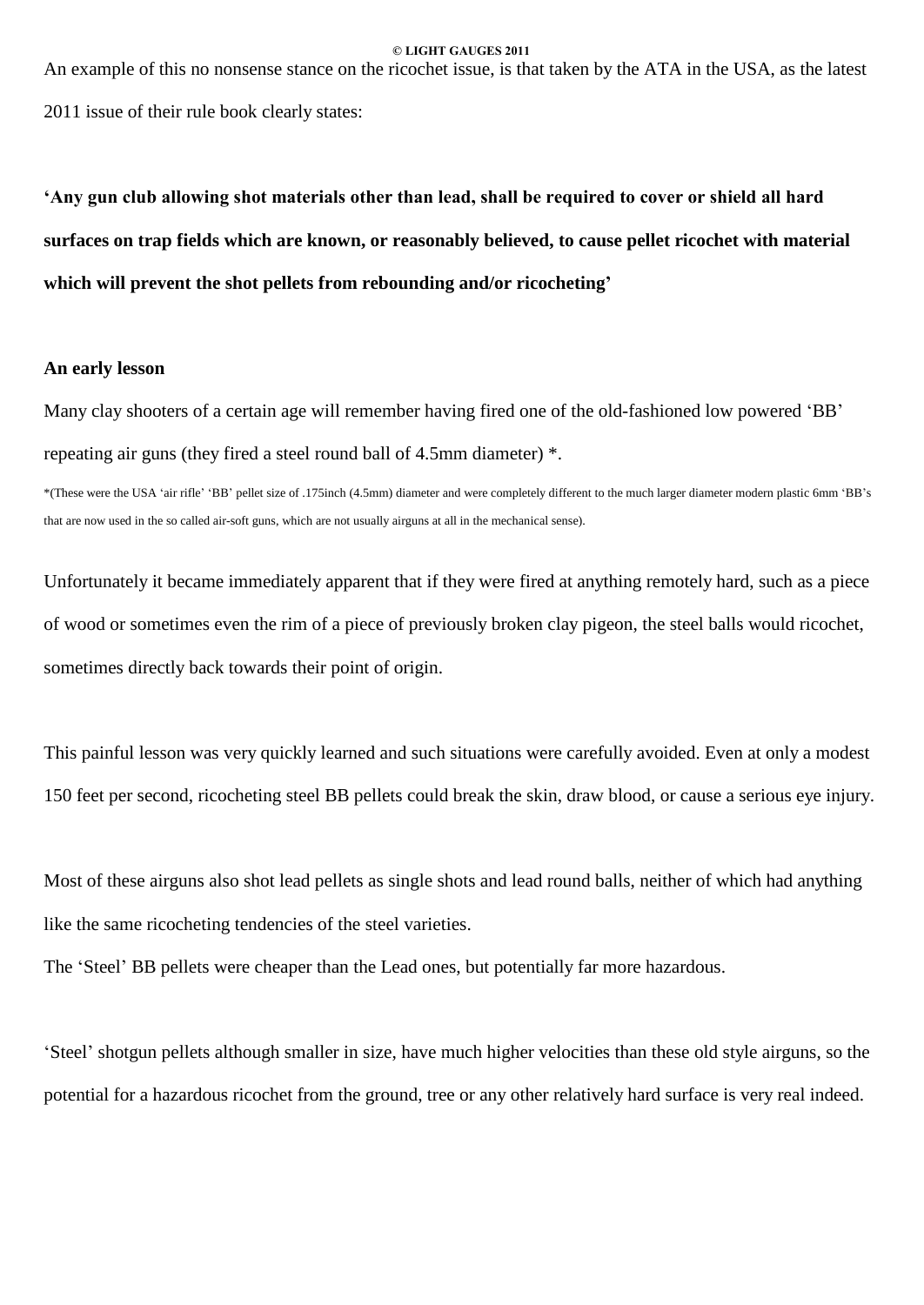

*Picture 2: These Italian steel shot target loads come with a ricochet warning, which must be heeded. ëBEWARE OF THE GROUND DO NOT FIRE AGAINST SOLID OBJECTSí*

## **The importance of the 'Momentum' factor**

Due both to their relative hardness when compared to Lead, and their lack of momentum when in flight at any given downrange velocity, 'Steel' pellets are especially prone to ricochets, with an inherent risk of injury to both the shooter and bystander alike.

To explain the effects of momentum in relatively simple terms, for our purposes here, it (momentum) can be taken to be the combination of the speed and weight of a pellet, which results in its ability to resist changes in its speed and direction of flight.

The heavier and faster a pellet of a given size is, the greater will be its momentum.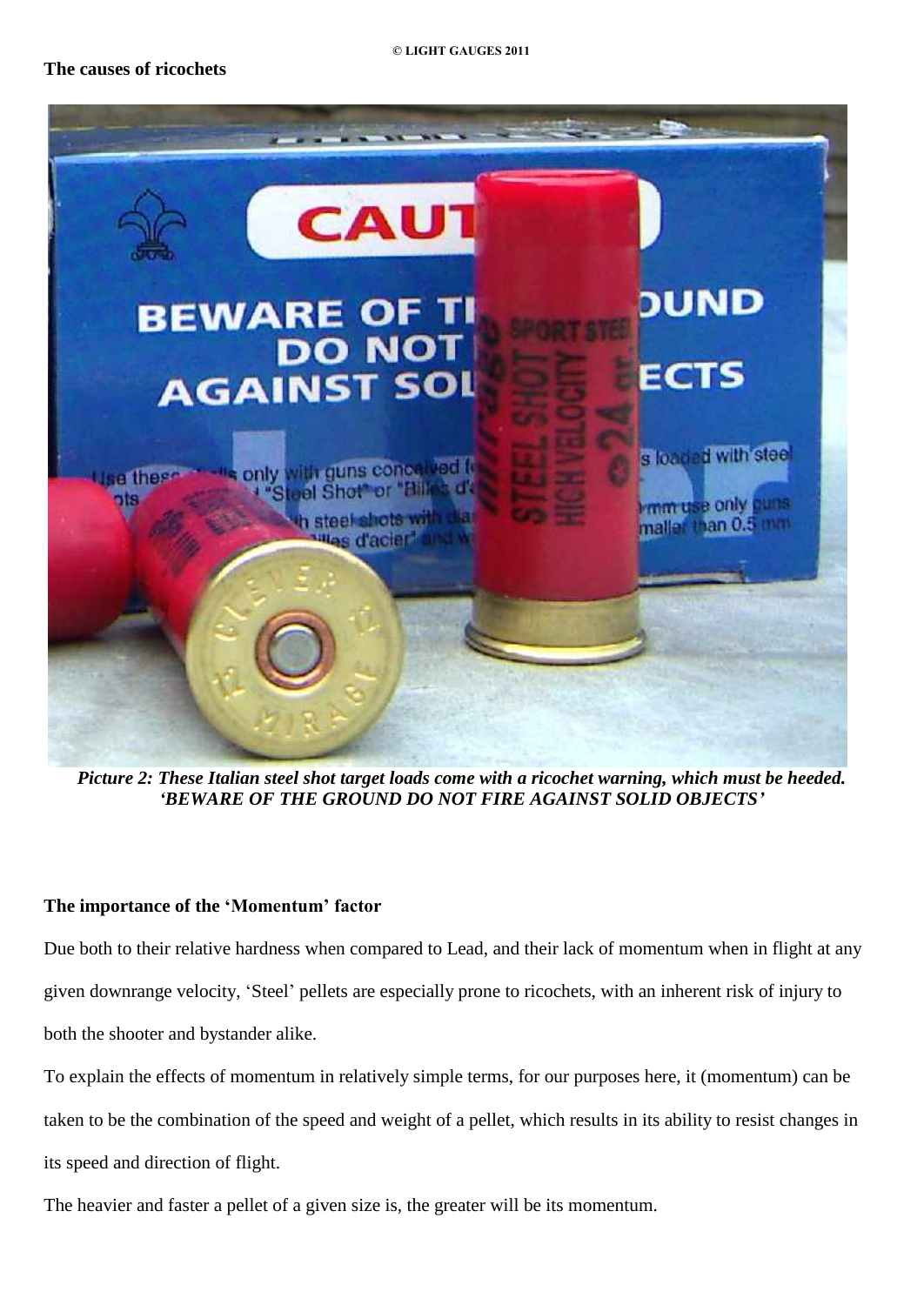This also considerably increases its penetrating power, which has an effect on a pellet's ability to penetrate the structural integrity of a clay pigeon target and break it reliably, rather than bounce off of it.

However, even with identical levels of momentum, harder pellets (such as steel) are more likely to ricochet than their softer Lead counterparts, especially if the target has a relatively hard surface.

The softer Lead pellets deform more readily when they strike a relatively hard object, this attribute in itself helps to transmits more of their available striking energy to the target, avoiding ricochets.

To demonstrate the variation in momentum levels more clearly, figure 1 shows the relative difference in the momentum of identically sized pellets of both Lead and 'Steel' UK number 7's at 30yards with both of them being launched at the same initial typical velocity as found with general clay shooting cartridges.



Picture 3: A multiple trap clay 'rabbit' layout. Shooting clay 'rabbits' with steel shot target loads is extremely *hazardous.*

*Multiple ricochets can easily result when the hard ground or stones within it are inadvertently struck.* This can also occur when the steel pellets strike the 'clay rabbit' at certain angles and distances from the *shooting stand.*

*ëClay rabbitsí are considerably tougher than normal clay pigeons, which can increase the incidence of ricochets considerably.*

With a Lead shot ban and with only Steel shot as an affordable alternative, excellent clay rabbit stands like *this one, will be have to be relegated to the history books on safety grounds.*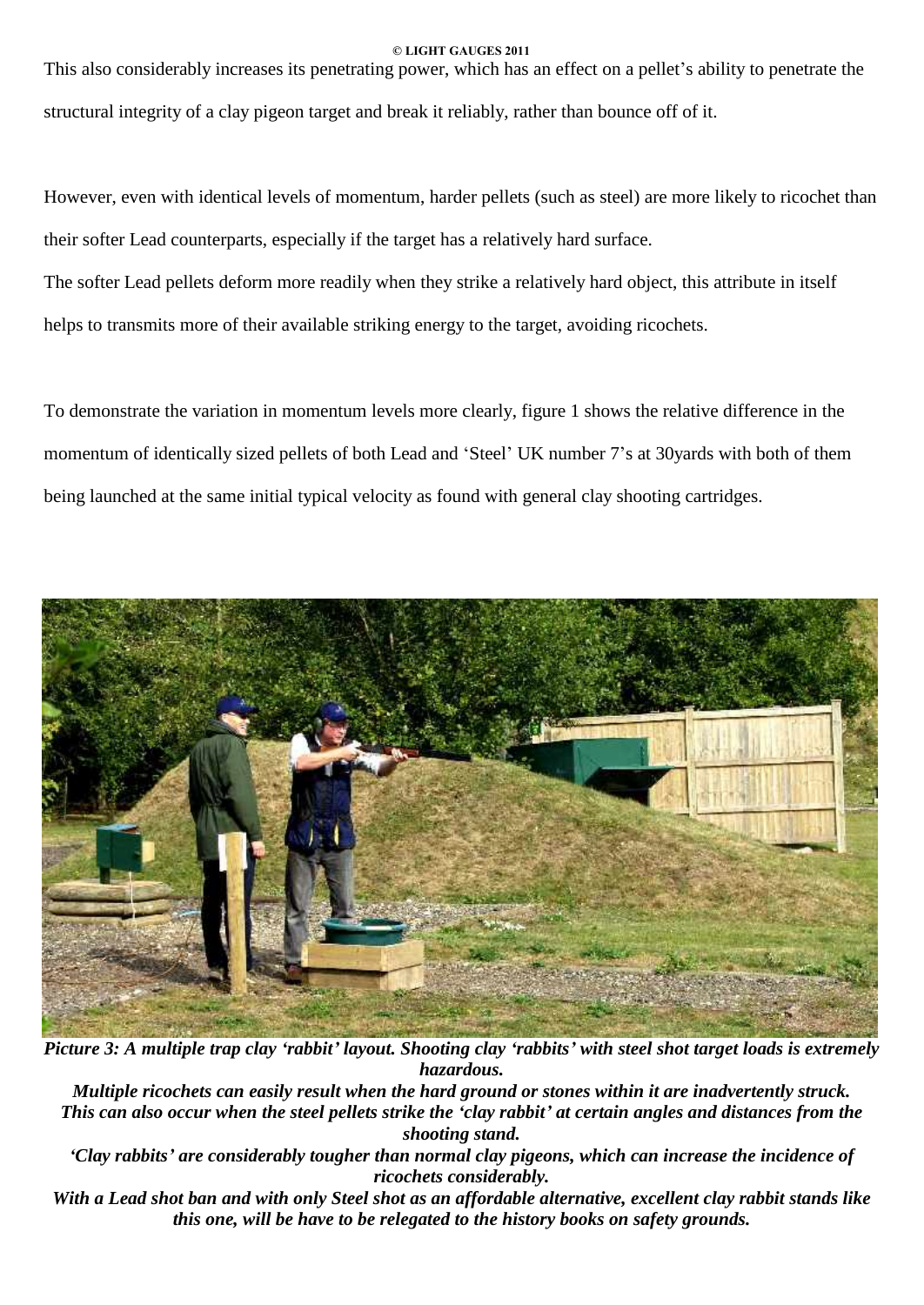## **Figure 1**



## **30yards**

Although it is just over 41% heavier than the 'Steel' one, the softer Lead pellet has more than double the *striking energy, with a commensurate increase in itsmomentum.*

*As well as being considerably heavier, the Lead pellet is also travelling more than 20% faster.*

At 30yards the potential resistance to ricochets of the 'Steel' pellet is trebly hampered, as it is both much lighter and also now much slower than the Lead pellet with a lower momentum, as well as being much *harder.*

With less than half of the striking energy of the Lead pellet, the much lower momentum of the 'Steel' pellet means that the resistance of the air to its flight, is able to slow it down much more readily, than with the *faster and heavier Lead pellet.*

*All of these factors mean that the ëSteelí pellet is much more likely to ricochet.*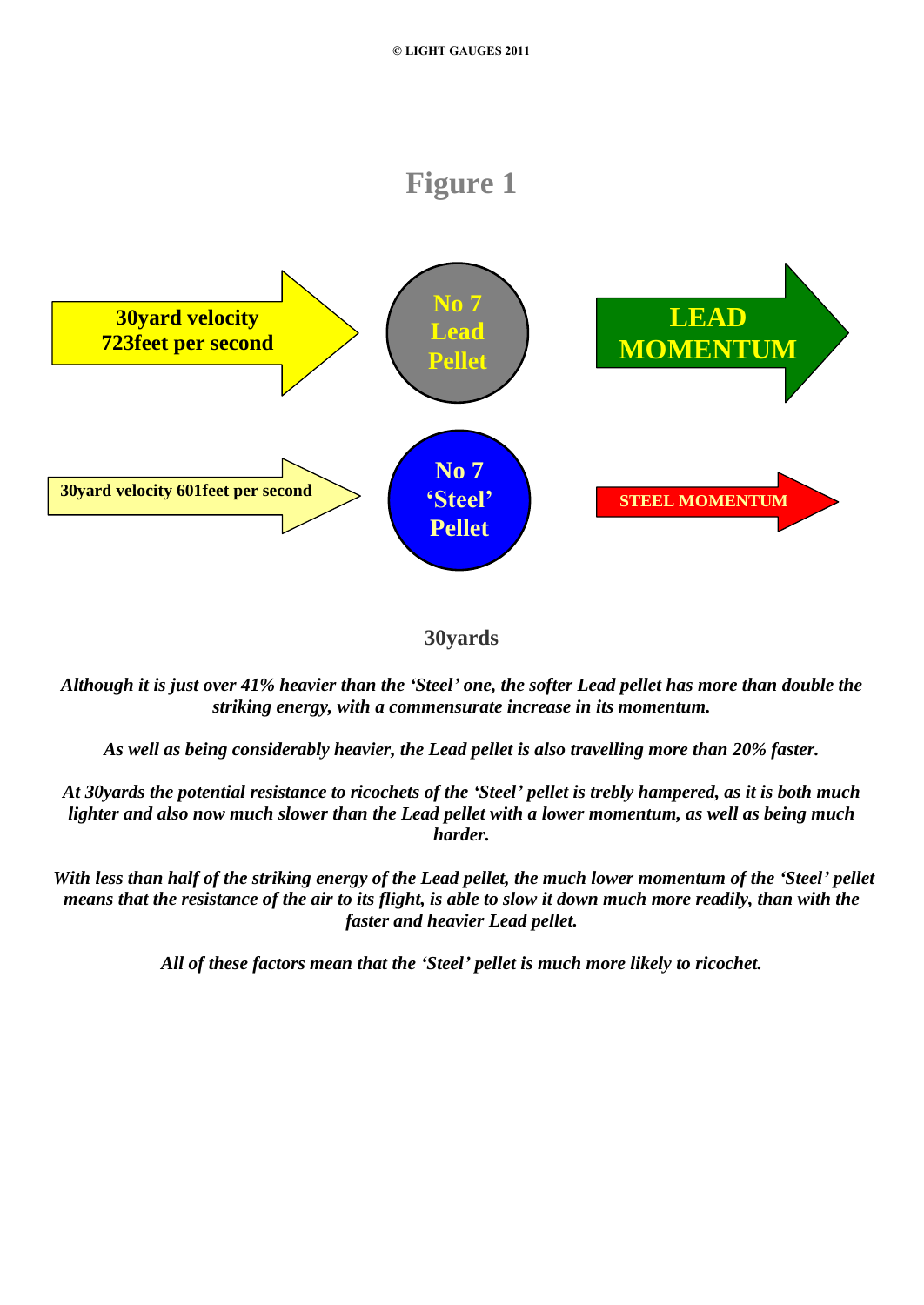

## **Unbroken targets with steel shot and their ricochet implications**

Picture 4: After receiving no less than 8 direct pellet strikes from a 'Steel' target load, (all of which ricocheted off of it), this clay pigeon flew on intact and didn't even break when it landed on the ground. *The steel pellets lacked the necessary individual momentum required to penetrate the structure of the clay pigeon and break it.*

## **ëSteelí pellet ricochets with an outgoing 45mph Clay Pigeon**

The speed of the outgoing clay pigeon reduces the impact velocity and energy of the striking pellets.

The effectiveness of shotgun pellets on a 30yard 45mph outgoing clay pigeon is the same as if the clay pigeon were crossing directly across in front of the shooter at 36yards  $-$  6yards less ranging power.

What this means is that although the number 7 steel pellet in the momentum comparison is travelling at 601 feet per second at 30yards when it strikes (the clay pigeon), the speed of the outgoing clay pigeon has to be taken off of the pellet's speed  $(45 \text{ mph} = 66 \text{ feet per second})$  to find the real striking velocity.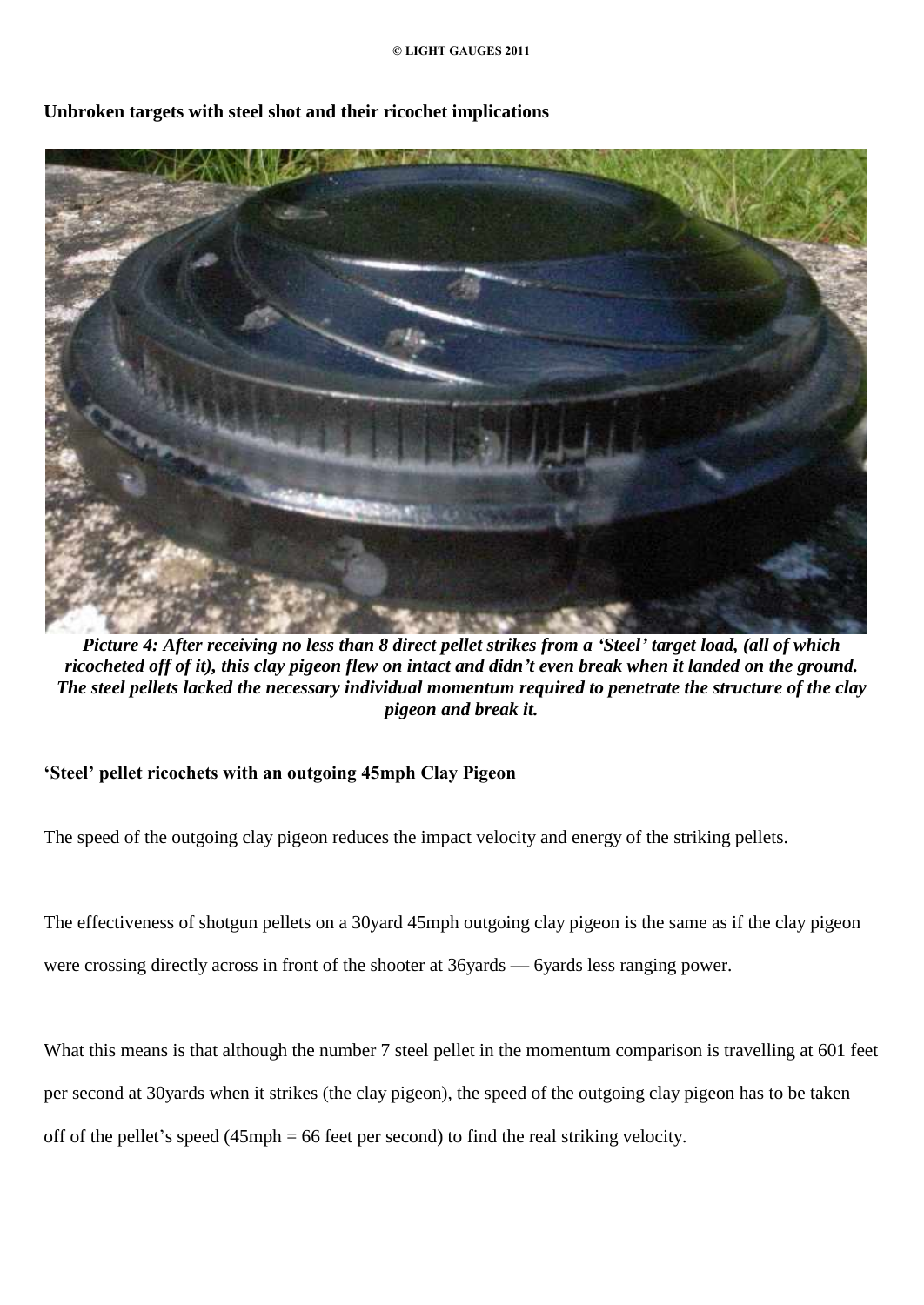The 'real' striking velocity is, the steel pellet's 601 feet per second minus the 66 feet per second of the 45mph clay pigeon, which is travelling away from it.

This leaves a 'real' 535 feet per second impact velocity when the steel pellet hits it, reducing the steel pellet's hitting power by 21% (from 0.72ft/lbs down to 0.57ft/lbs).

The 'Steel' number 7 pellet at a 'real' 535fps, now only has marginal momentum and striking energy levels to successfully break the outgoing 45mph Clay Pigeon, unless it is able to transmit 100% of its hitting power with strikes at the thinnest and most vulnerable points – which it cannot do consistently, the result is ricochets and unbroken targets.

For comparison, the lead number 7 pellet's 'real' impact velocity has dropped down from 723 to 657 feet per second and the hitting power has dropped by 17% (down from 1.46 to 1.21foot pounds of striking energy).

The difference is that the lead pellet still has far more hitting power than it needs, so that even a single pellet strike on the thickest part of the clay pigeon is most likely to break it.

The pellet may distort a little upon impact due to its softer makeup and then continue its flight after breaking the clay pigeon.

This is because it has an excess of striking energy, far more than is needed just to break the clay pigeon.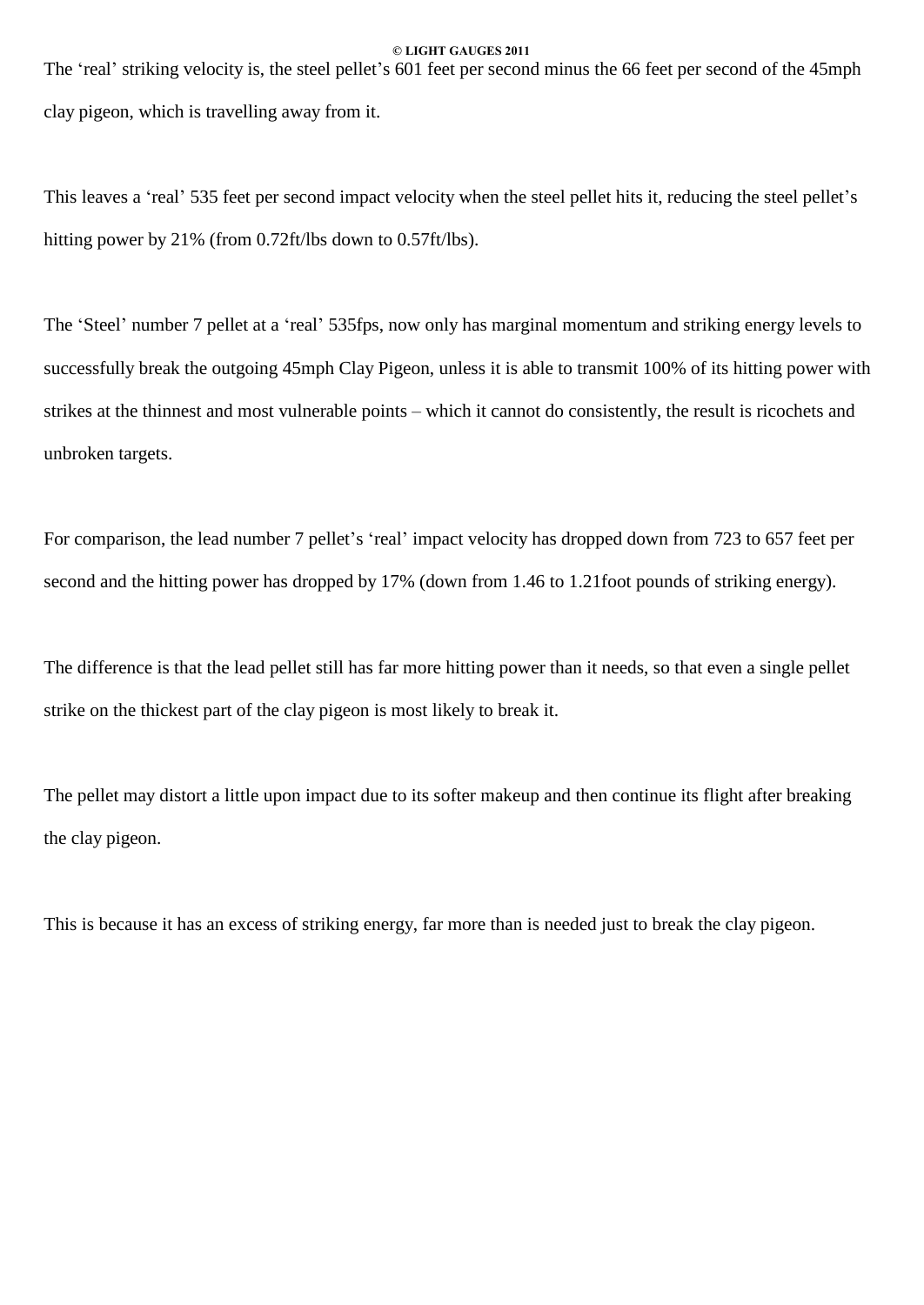## **© LIGHT GAUGES 2011 Figure 2**

**The reducing effects of the 45mph outgoing clay pigeonís speed on the striking speed and energy of the number 7 Steel pellets at 30yards range (Lead number 7 also shown)**



Figures 3 and 4, show typical ricochet scenarios with 'Steel' shot pellets and outgoing 45mph clay pigeons. Figure 3 shows the actual point of impact upon the angled sloping ridge of the Clay Pigeon, meaning that a ricochet, and not a break is the most likely result.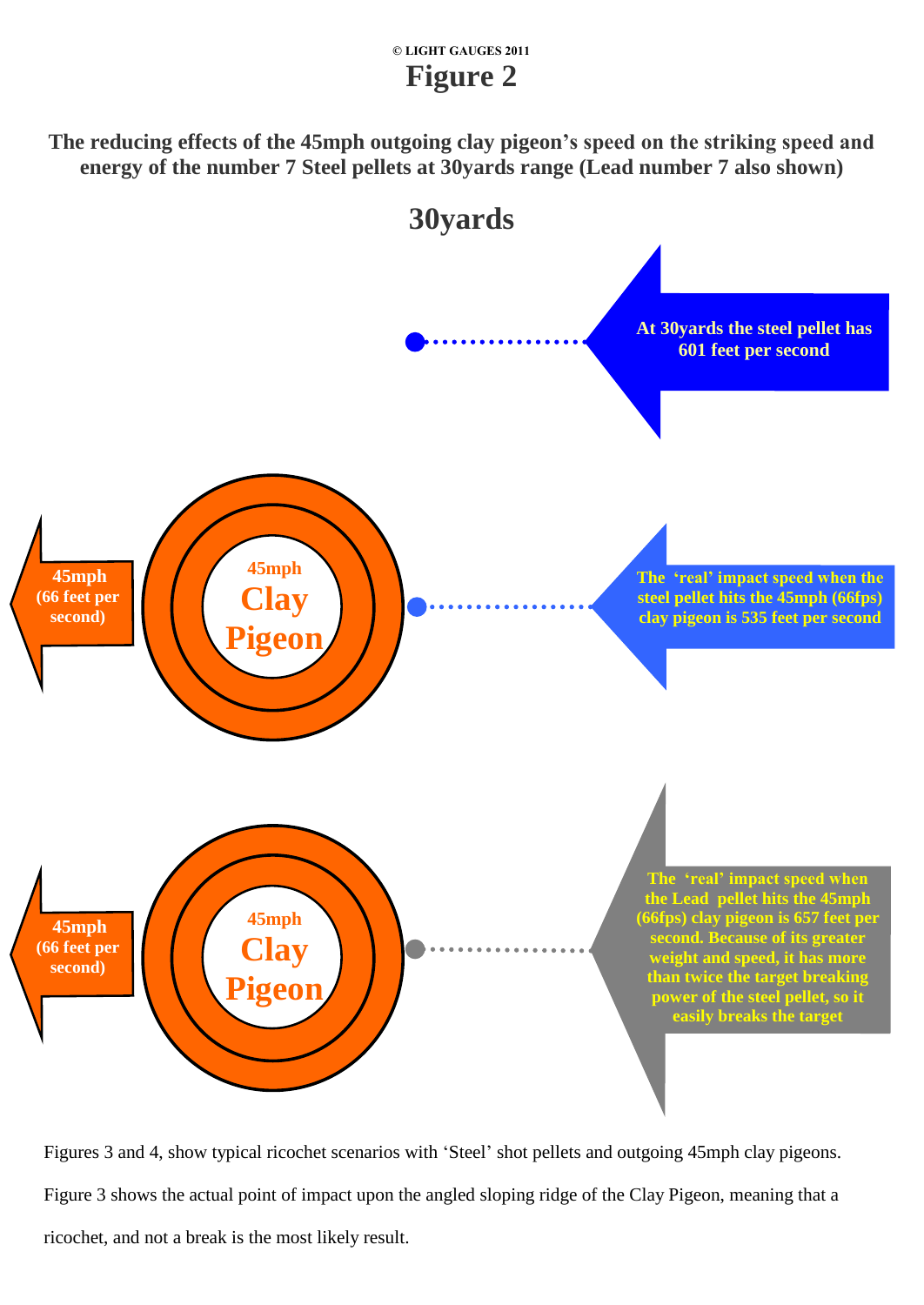Even though the portion struck by the 'Steel' pellet is thinner and theoretically easier to break, both the Clay

Pigeon and the 'Steel' pellet have relatively hard and smooth surfaces.

Meaning that in this instance the 'Steel' pellet is unable to transmit its full potential energy to the Clay Pigeon's

raised shallow angled section, but has ricocheted off in a different direction with somewhere around a 450 feet

per second velocity.

The actual direction and speed of the steel pellet's continuing travel after the ricochet, depends on how much of

its striking energy was transmitted to the clay pigeon and where it struck it; **t**his will be highly variable

# **Figure 3**

**Birdís eye view of a raised section ricochet scenario, distance 30yards.**

Having struck the outgoing 45mph Clay Pigeon 30yards out from the shooting stand, the 'Steel' number 7 pellet, then ricochets off of the shallow angle of the outgoing raised section (blue arrow), having only been *able to transmit approximately half of its ërealí striking energy to it.*



# **30yards**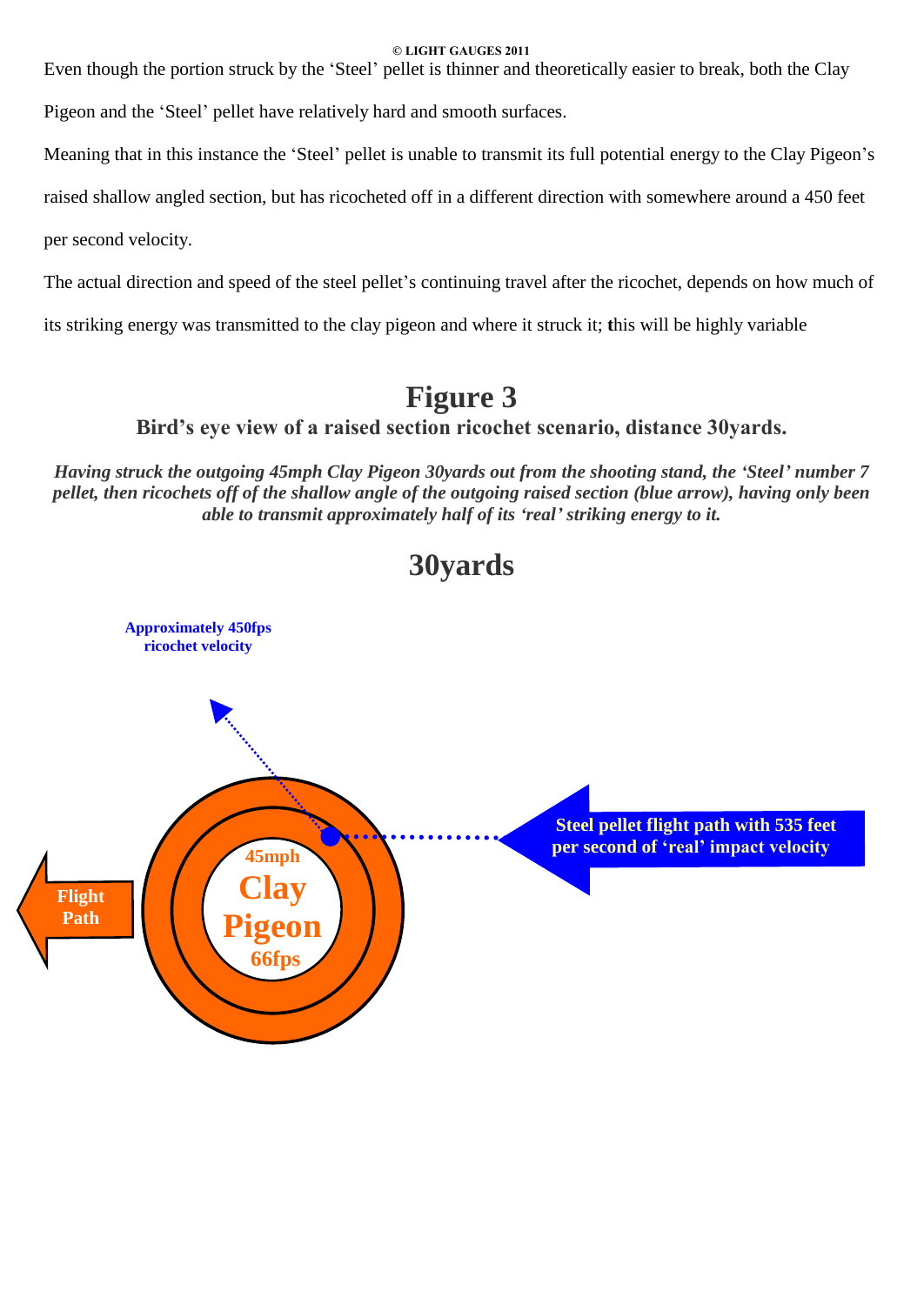# **Figure 4**

**Birdís eye view of a backwards off of rim ricochetscenario, distance 30yards.**

Having struck the outgoing 45mph Clay Pigeon rim 30yards out from the shooting stand, the 'Steel' pellet ricochets backwards off of the much thicker, stronger and harder rim at a shallow backward angle to its arrival (red arrow), having only been able to transmit a small percentage of its striking energy to it.

*The narrow angled backward ricocheting number 7 steel pellet can easily travel back the 30yards towards* the general direction of the shooting stand, and still have 300 feet per second velocity when it arrives.

Even at this speed it can penetrate 1/5 of an inch of ballistic test media or an equivalent amount of human *flesh* — *a very dangerous proposition.* 

Even when they are down to a much lower 169 feet per second (the equivalent of the remaining velocity 96 yards from the gun muzzle), ricocheting UK number 7 steel pellets can still break the skin, draw blood from *bystanders and cause lasting eye injuries.*

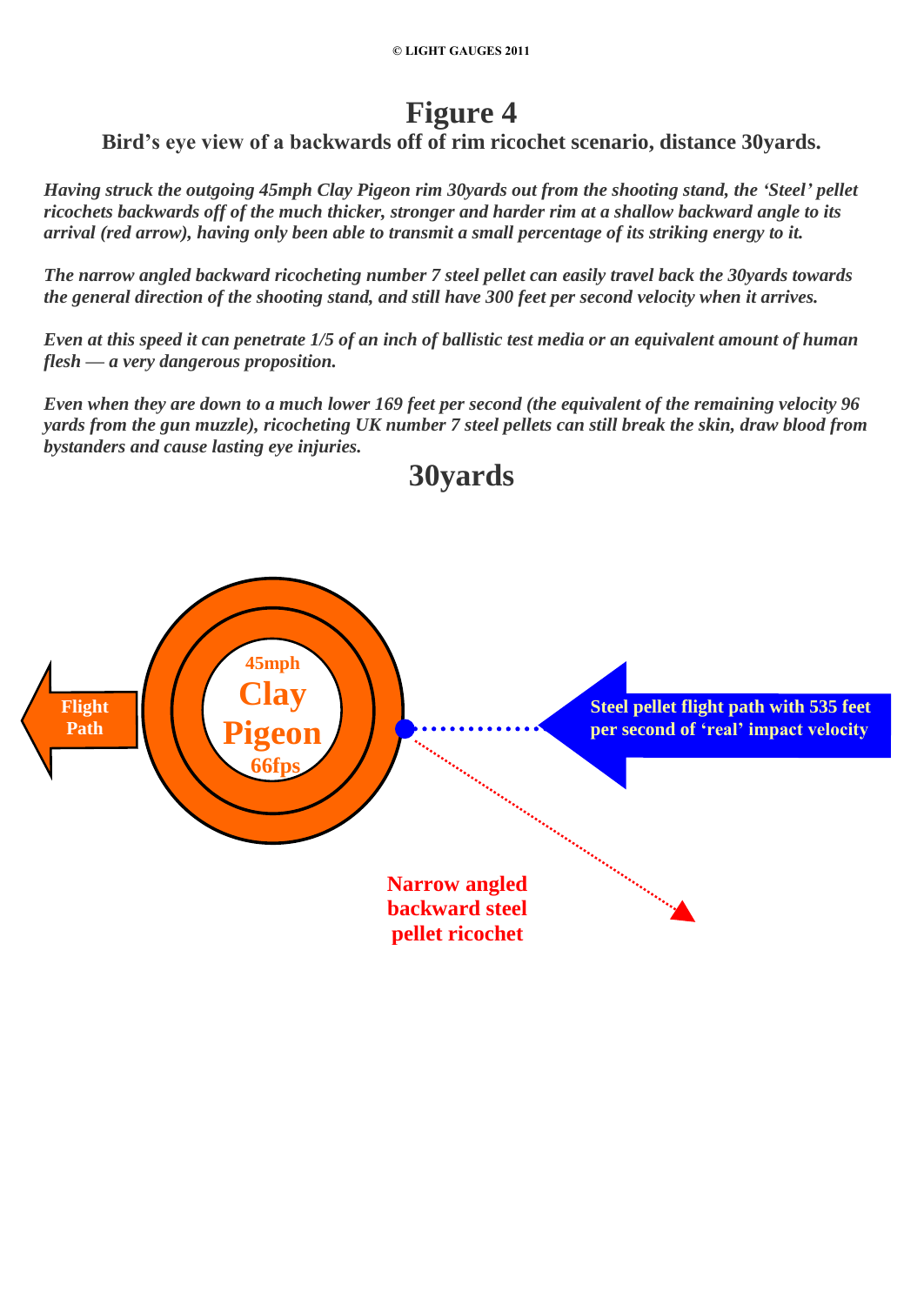

Picture 5: Steel shot must NEVER EVER be used in a woodland environment, as the dangers of ricochets *off of tree trunks and branches are very real indeed.*

At this point it must be made clear, that the potential for injuries caused by ricocheting steel shot pellets are real and have occurred, in some cases they have caused permanent sight loss.

One pertinent issue is that just because someone has used steel shot for a considerable period, without

(knowingly) having had an incident of it, it is sometimes assumed that the ricochet problem does notexist.

The chances are that there have been many occasions where ricochets have occurred, but luckily no one (so far) has been standing in the way of the pellets' revised flight path.

This potential rearward ricochet scenario can be much more dangerous when using the smaller steel pellet sizes at relatively close ranges.

This is because it is not the range of the target from the shooter that causes the ricochet, but the lack of striking power of the pellet in question.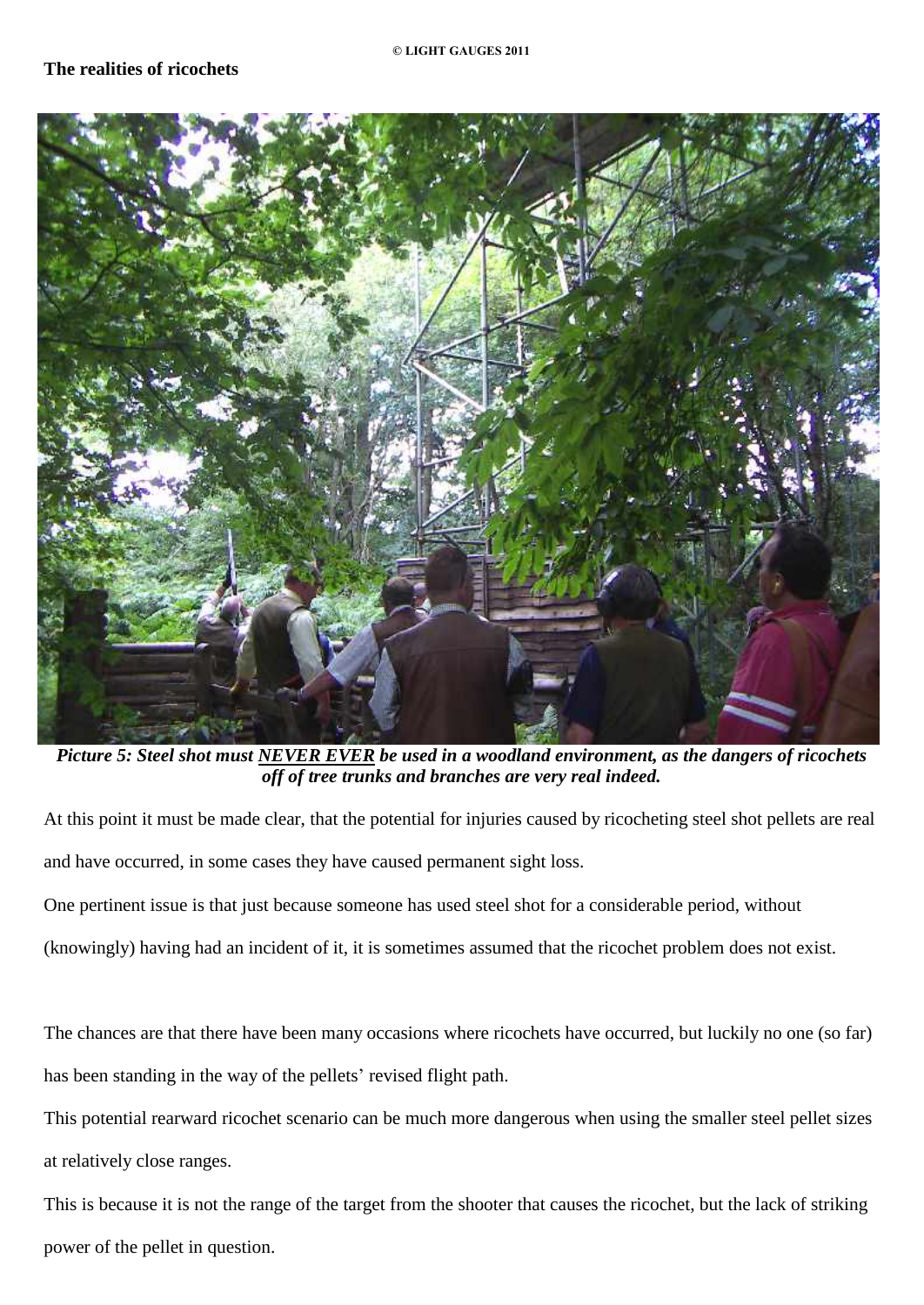A so called steel '9' pellet will have the same ricochet potential as the steel number 7, but at a much closer range. The downrange steel pellet energy situation will be explored in detail in a following part of this series.



*Picture 6: This English rules Skeet shooter is using number 9 Lead shot (2.03mm) from station seven.* The shot cloud can be seen on its way to breaking the clay pigeon but with relatively little overall spread. *Small sized steel pellets can be prone to ricochets in these circumstances.*

At relatively close distances such as Skeet station 7, the shot cloud has very little time to open up its spread. This is when there is a much greater chance of the following pellets running into the front ones when the clay pigeon is struck, when ricochets can result. Steel pellets are particularly susceptible to this problem, especially the smaller sizes, such as the so-called steel '9's that are actually larger in diameter than lead 9's (2.2 to 2.25mm), but have similar numbers in the 28gram load.

They slow down much more quickly and run out of individual breaking power at much closer ranges, when compared to lead 9's and are much more of a ricochet risk at these closer distances because of this. If steel has to be used, it is better to use the largest 2.5mm steel pellets, known as FE 7 or UK6.5, to reduce the risk of ricochets at closer ranges when skeet shooting.